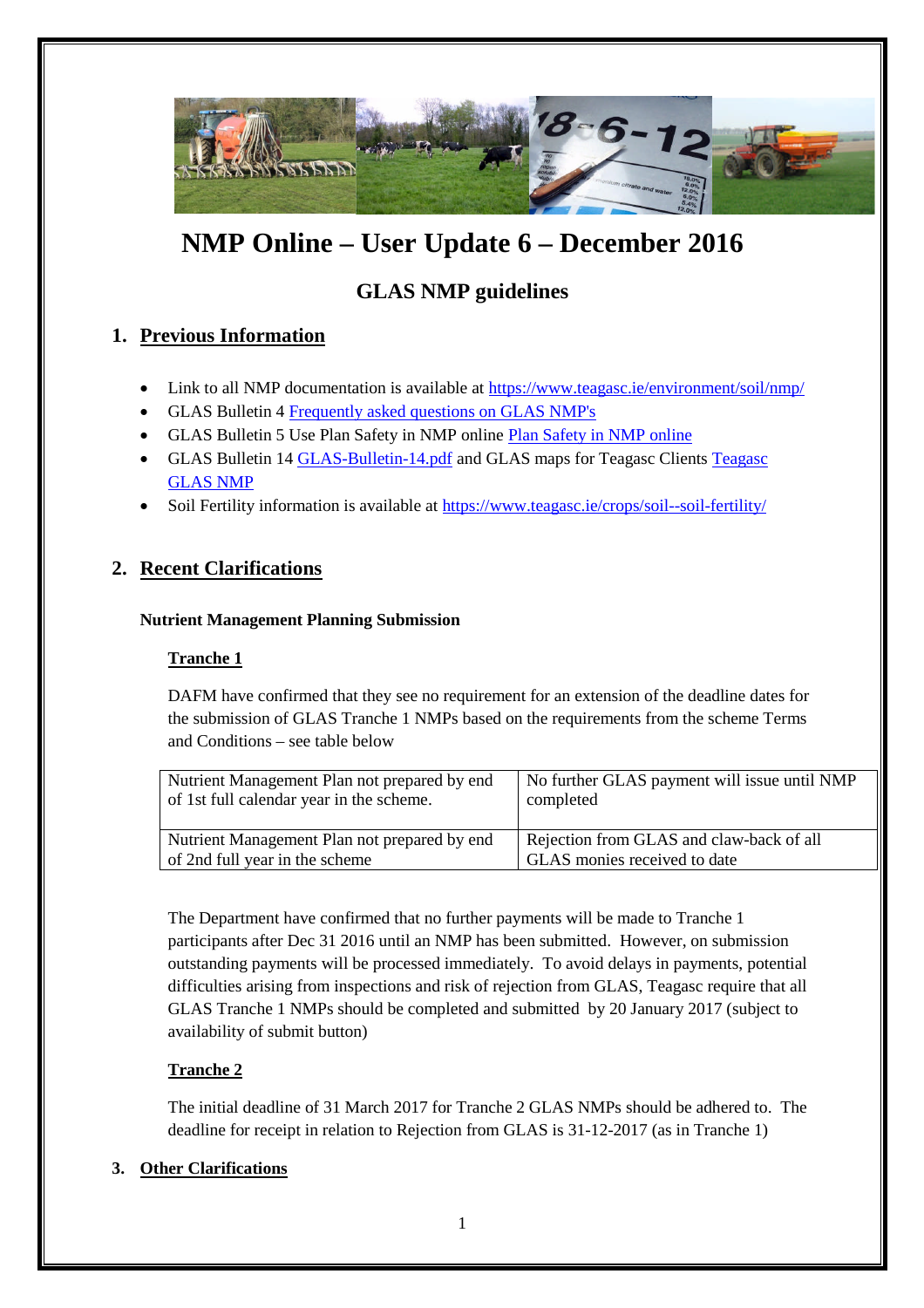Recent clarification from DAFM in relation to LIPP, organic manures and P index 1or 2 soils is below.

"Manure produced by grazing livestock on a holding may be applied to Index 4 soils on that holding in a situation where there is a surplus of such manure remaining after the phosphorus fertilisation needs of all crops on soils at phosphorus indices 1, 2 or 3 on the holding have been met by the use only of such manure produced on the holding."

It is acceptable for an adviser to indicate that crop requirement for LIPP and THM are satisfied by a Zero or very low application of organic manure on these plots. This is acceptable even where these plots are at index 1 or 2 and where manures have subsequently to be allocated to P index 3 even P index 4 soils. In other words it is within the rights of the planner to say that LIPP and THM have no requirement for organic manures.

Q. Do LIPP lands that are Islands have to be soil sampled where there is no possible access with machinery (no access via road/bridge)?

David Buckley DAFM - These can be described as mountain land/rough grazing meaning it does not have to be sampled assuming that is what it is and is not in receipt of fertiliser.

- Q. We also have instances of LIPP land that is untrafficable and does this need to be soil sampled for the GLAS NMP? David Buckley DAFM - Yes for the reasons set out in the bullet point directly below.
- Q. Trafficable grassland which receives no applied chemical/organic fertiliser can the farmer opt to not soil sample this area as this would only give them additional chemical n and p which wouldn't be used.

David Buckley DAFM - Must sample. GLAS Advisor can still allocate Zero chemical N and P. No issue with creating the crop type Grassland- Zero chemical N and P. Organic fertilisers may still be applied to these areas.

#### **4. Preparing Plans - MAPS**

- Where a farm has no organic manures produced during the winter period the adviser can replace Map 3 – Soil P and Organic Manure Map with a map showing a P Colour layer and Chemical Fertilisers labels.
- Where farms have high P status soils and lower K status soils then the adviser may consider modifying map 3 to Soil K colour layer and Organic manures label (or if no organic manures produced on the holding create a K colour layer map with Chemical Fertiliser label).

### **5. Dilution**

• In the Slurry Summary page there is a new feature "Dilution factor – Dilutes added to Slurry" and in the Farm Yard Manure page there is a Nutrient Adjustment Factor. These were added to tackle two issues which led to an inaccurate estimate of the nutrient values of cattle slurry and Farm Yard Manure. Dilutes added to slurry also includes rainfall on open tanks but does not appear in "Total Slurry Produced"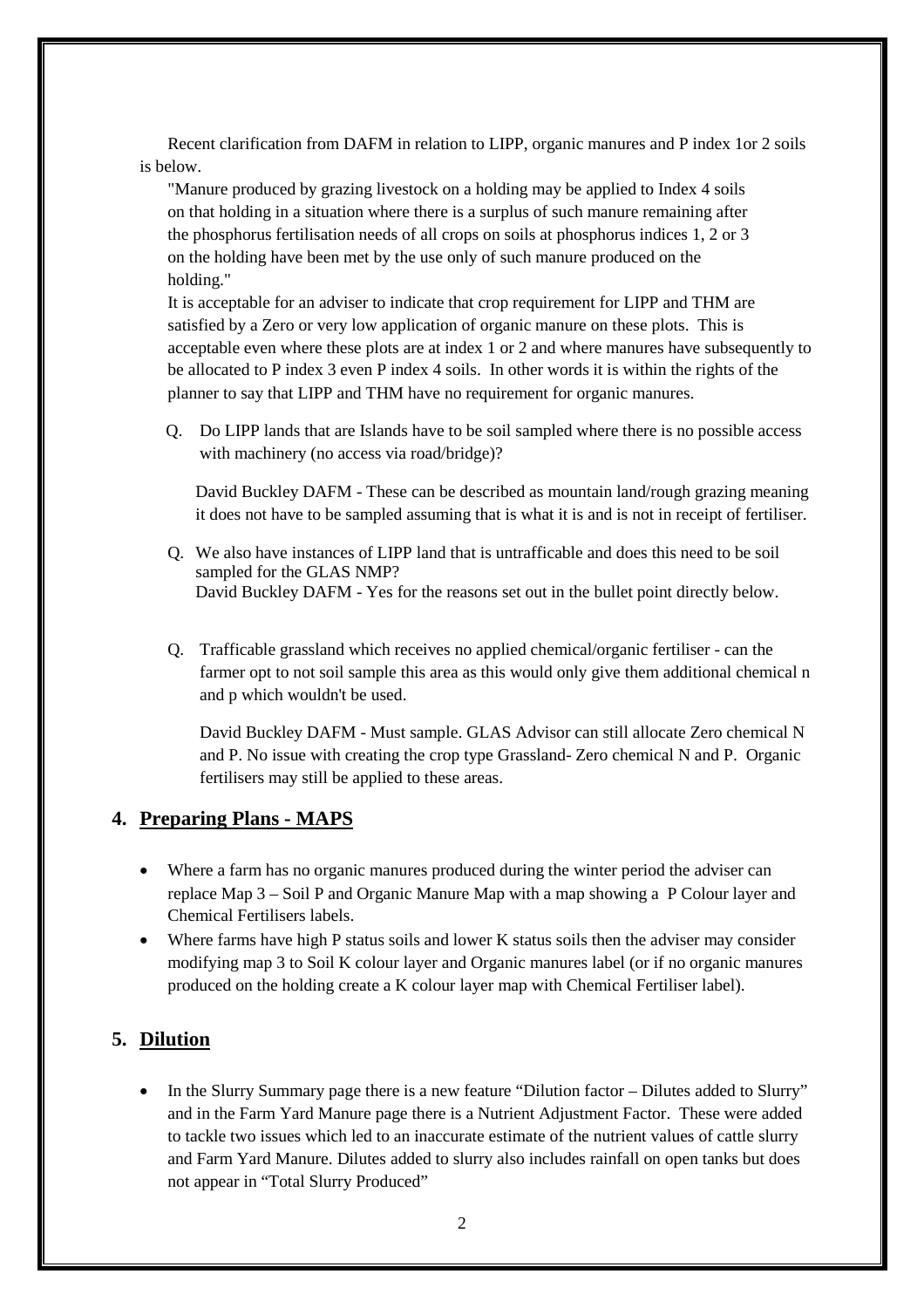| <b>Slurry - Slurry Storage Balance</b> |             |                |       |                |         | 40.7    |
|----------------------------------------|-------------|----------------|-------|----------------|---------|---------|
| < Prev                                 |             |                |       |                |         | Next >  |
| Farm Slurry Storage Balance            |             |                |       |                |         |         |
| <b>Slurry Produced (Animals)</b>       |             | A              | 200.2 | m <sup>3</sup> | 44037.8 | Gallons |
| Slurry Produced (Dirty Yards)          |             | B              | 122.4 | m <sup>3</sup> | 26924.2 | Gallons |
| Slurry Produced (FYM Seepage)          |             | $\overline{C}$ | 0.0   | m <sup>3</sup> | 0.0     | Gallons |
| Slurry Produced (Dairy Washings)       |             | D              | 0.0   | m <sup>3</sup> | 0.0     | Gallons |
| <b>Total Slurry Produced</b>           | $E=A+B+C+D$ |                | 322.6 | m <sup>3</sup> | 70962.0 | Gallons |
| Dilutes Added to Slurry                | $F=B+C+D$   |                | 122.4 | m <sup>3</sup> |         |         |
| <b>Dilution factor</b>                 | $G = A/E$   |                | 0.6   | $\%$           |         |         |
| <b>Total Available Net Storage</b>     |             |                | 387.2 | m <sup>3</sup> | 85172.0 | Gallons |
| Surplus Storage Available              |             |                | 64.6  | m <sup>3</sup> | 14210.0 | Gallons |

### **6. Slurry**

There are two calculations in the system for the nutrient value of slurry.

 From a regulatory/Nitrates perspective (on the land and fert max page) the calculation of nutrient's in slurry is calculated as follows

Nutrients in Slurry = Nutrients / Year \* Storage Period in Weeks (dependent on zone or county that the farm is located in) / 52 (weeks)

e.g. =  $(85 * 16) / 52$ 

This value is used in the calculating the amount of chemical fertiliser a farmer can use.

However from a Nutrient Management perspective the calculation is based on

Nutrients in Slurry = Volume of Slurry \* Nutrient Composition of the Slurry

The volume of slurry needs to be computed to calculate

- The storage requirement under Manure storage Capacity (not Required for GLAS)
- The amount of slurry to be spread

In calculating the volume of slurry; the NMP system has the capacity be make a reasonably accurate estimate based on the following components

| <b>Source</b>                   | Included Y/N or Maybe included in NMP online                   |
|---------------------------------|----------------------------------------------------------------|
| <b>Neat Slurry from Animals</b> | Y Included based on Animal type and winter housing<br>criteria |
| Dairy Wash                      | Is Dairy wash and Collecting yard wash completed and if        |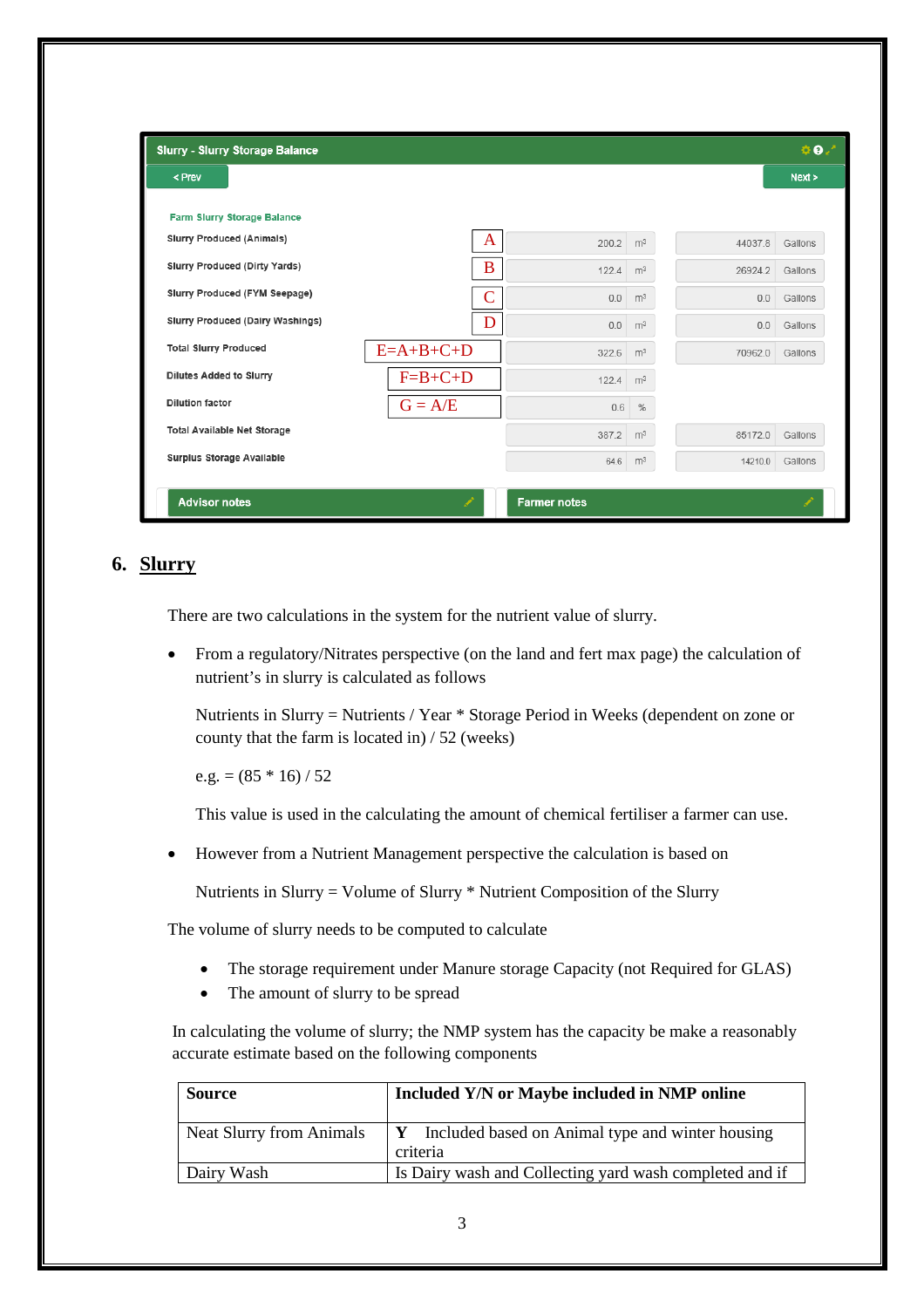|                         | going to slurry is the storing method                  |
|-------------------------|--------------------------------------------------------|
| Dirty Yards             | If dirty yards entered under Slurry Produced           |
| <b>FYM</b> Seepage      | For L and M Straw usage Dependent on animal type       |
| FYM Heap Seepage        | If unroofed FYM Heaps entered                          |
| Rainwater entering Open | Maybe - Included automatically if open slurry tanks    |
| slurry Tanks            | inputted into NMP online and the figures appears under |
|                         | "Dilutes added to Slurry"                              |

Because of the amount of water / dilutant entering the slurry, the nutrient value of the slurry can be quite different from the book value of a neat slurry (default values). This could lead to significant inaccuracy in nutrient advice. For this reason we have included options in NMP online which will allow you to be reasonably accurate in setting the nutrient value of slurry on the farm.

There are 3 types of cattle slurry listed in the plan. These are

- Cattle Slurry Composition based on a calculation of slurry and additional water/seepage adding to the slurry. The dilution factor is based on the calculation shown in the table above and where the "Manure Storage Capacity" optional setting has been selected and completed
- Cattle Slurry 7% Composition based on assumption of Low/ Medium additional water and seepage adding to the slurry where the "Manure Storage Capacity" optional setting has been not been selected.
- Cattle Slurry 3% Composition based on an assumption of High additional water/seepage adding to the slurry where the "Manure Storage Capacity" optional setting has been not been selected.

The choice of which type of cattle slurry the user selects on the organic manures page depends on the plan you are completing

#### **GLAS Plans and Non-Derogation NMP's**

For GLAS and Non Derogation plans the "Manure Storage Capacity" and full winter facilities are normally not fully entered

#### **Use "Cattle Slurry" when**

- A detailed plan including storage capacity is not completed but you estimate a very low volume of additional water and seepage adding to the slurry
- A detailed plan including storage capacity is completed. In this case the dilution factor is calculated and automatically used in determining nutrient content for application
- In this situation the volume of slurry spread should **slightly exceed** the available amount shown.

#### **Use "Cattle Slurry 7%" when**

 A detailed plan including storage capacity is not completed but you estimate a Low/ Medium volume of additional water and seepage adding to the slurry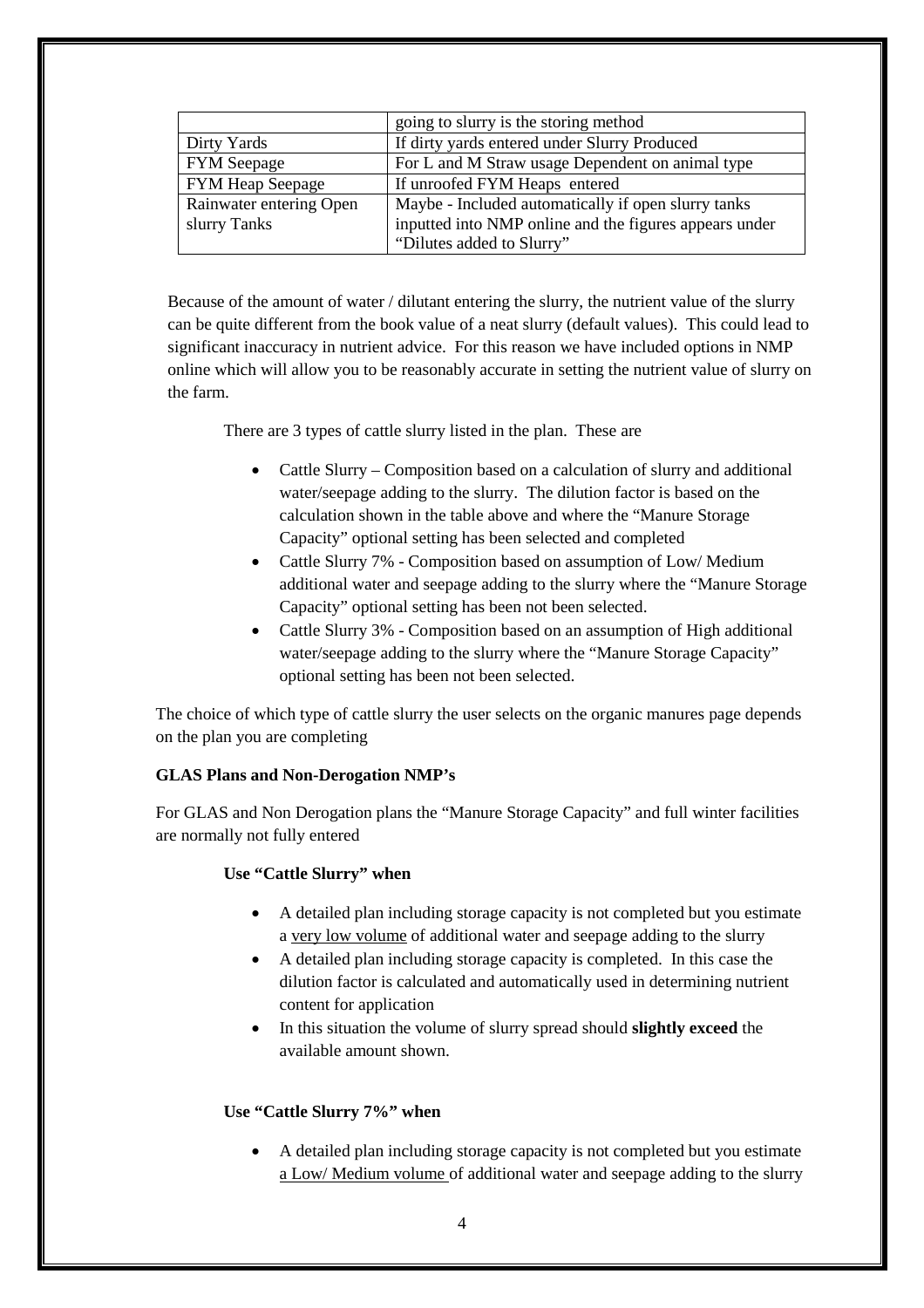In this situation the volume of slurry spread should **slightly exceed** the available amount shown.

#### **Use "Cattle Slurry 3%" when**

- A detailed plan including storage capacity is not completed but you estimate a high volume of additional water and seepage is adding to the slurry
- In this situation the volume of slurry spread should **significantly exceed** the available amount shown.

You as the user need to decide which is most appropriate on an individual plan basis.

#### **Derogation Plans**

For a derogation plan where winter storage details are entered the dilution effect is calculated by the system and "Cattle Slurry" should be used.

## **7. Farm Yard Manure.**

Where there is Farmyard Manure (FYM) on a farm there is an additional issue to be addressed, as the figures for volumes produced and nutrient content from the Nitrates Directive Statutory Instrument (SI) and accepted default figures simply do not add up. This leads to a nutrient value applied to crops far in excess of what is available. In particular at Medium and High Straw the calculated nutrient content is substantially higher than the combination of the manures produced by the animal and straw. To rectify a multiplier is applied and there is no requirement for user intervention as **the system handles the calculation.**

## **8. Comments and Queries**

Q On the fertiliser programme page what are the limits of Organic fertilisers that can be applied per Ha or per Acre – on the right hand side.

This is a calculation of the total organic N applied in manures on a per hectare basis. The regulation states that this figure should not exceed 250 kg/ha on a derogation farm or 170 Kg on a non-derogation farm. (Foot note to Tables 12  $&$  13). This equates to the following max application of manures for derogation farmers. However, the amounts listed below may be beyond what is practical for a particular crop type and are likely to lead to excess application of individual nutrients.

| <b>Organic fertiliser</b>            | <b>N</b> Content | <b>Non-Derogation</b> |      | <b>Derogation</b> |      |  |
|--------------------------------------|------------------|-----------------------|------|-------------------|------|--|
|                                      |                  | Gals/acre             | t/ha | Gals/acre         | t/ha |  |
| Cattle Slurry (SI spec)              | 5                | 3000                  | 34   | 4400              | 50   |  |
| Dilute Cattle Slurry (7% DM)         | 2.7              | 5600                  | 63   | 8200              | 93   |  |
| Very Dilute Cattle Slurry (3%<br>DM) | 1.3              | 11600                 | 131  | 17000             | 192  |  |
| Soiled Water                         | $0.6^{\circ}$    | 25100                 | 283  | 37100             | 417  |  |
| FYM (SI spec)                        | 4.5              | 3300                  | 38   | 4900              | 56   |  |
| Pig Slurry                           | 4.2              | 3500                  | 40   | 5300              | 60   |  |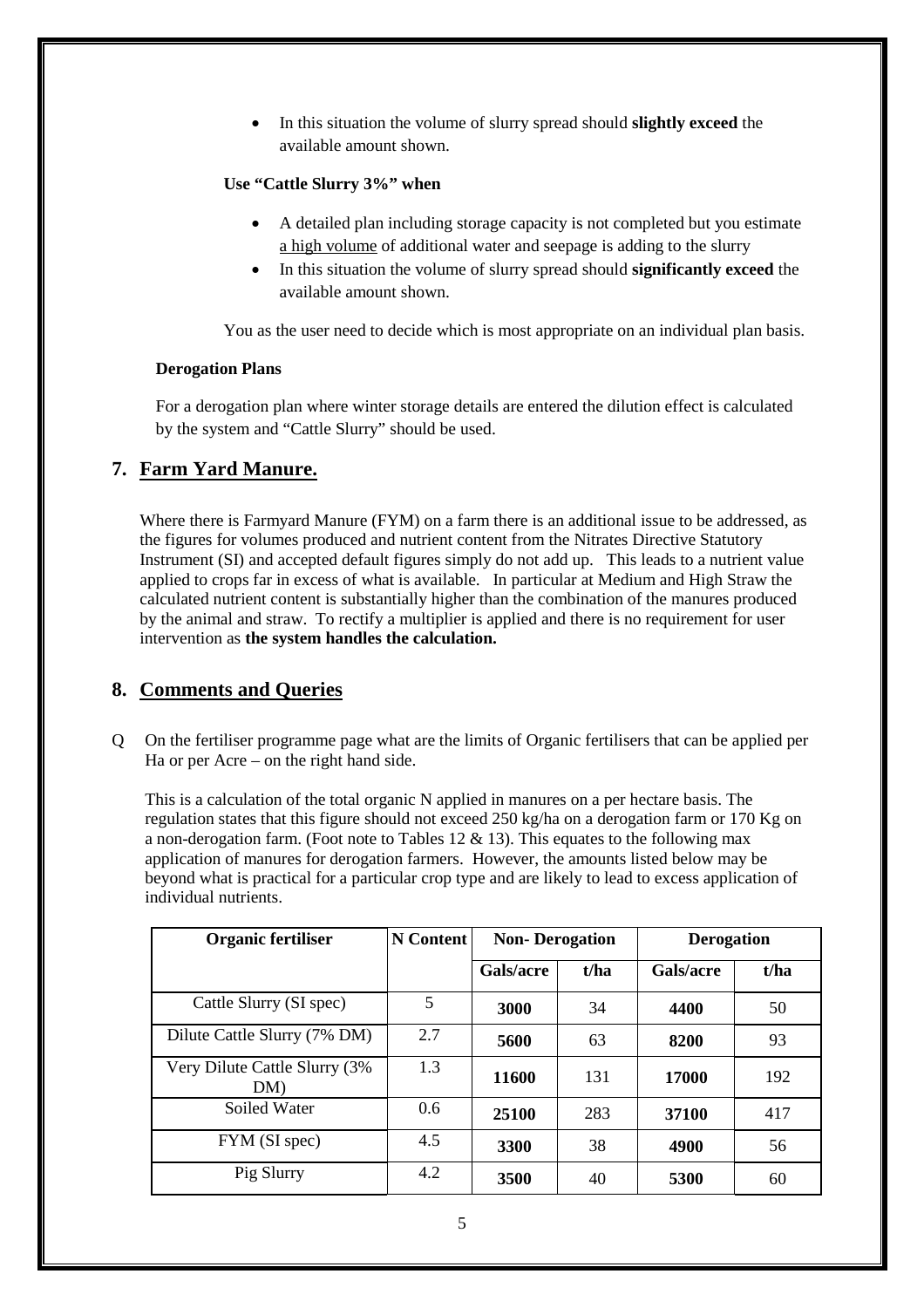| <b>Poultry Slurry</b> | 13.7 | 1000 | 12 | 1600 | 18 |
|-----------------------|------|------|----|------|----|
| Broiler litter        |      | N/A  | 15 | N/A  | 23 |
| Layers Litter         | 23   | N/A  |    | N/A  |    |
| Turkey manure         | 28   | N/A  |    | N/A  |    |
| <b>SMC</b>            |      | N/A  |    | N/A  | 31 |

It is recommended that the amount specified for application would be based on the soil fertility status, nutrient advice and best practice in relation to Nitrates (buffer zones etc), with particular emphasis on avoiding repeated applications of excess amounts of P & K

- Q. I have a few plans where N & P are exceeding the recommended and SI on a field basis but not on a farm basis.
- A. The maximum chemical N and P are calculated on a whole farm basis for the Nitrates Directive For grassland the Nitrates limits are an average; whilst on certain crops e.g. 2 cut silage the off takes and build-up requirement, may be significantly higher than on grazing ground where a significant amount of nutrient is returned in the form of dung and urine. The green book recommendations backing up NMP online reflect this. On an individual plot basis the recommendations for crops with high offtakes will exceed the SI grassland limits.

For tillage crops the SI figures and the recommendations are for the most part the same and users are recommended not to go above the limits/nutrient advice for tillage crops. From a practical perspective users may recommend minor amounts above the recommended (but never exceed the "Max Chemical Allowed" for the whole farm.

Do not exceed the chemical usage for GLAS Area based actions with chemical N restrictions – See Appendix 1

- Q. If I allocate all the chemical P under "Nutrient Advice" recommended on certain plans I will go above the maximum chemical allowed – Is this permitted?
- A. **Absolutely NOT.** The maximum N and P are calculated on a whole farm basis. However a number of factors affect the maximum amount of Chemical N and P
	- Level of Concentrate usage
	- Import (or export) of organic manure
	- Where organic manure is spread (50% availability assumed on index 1 and 2)

Where meal usage is high the maximum Chemical P allowed is reduced accordingly. In this scenario the extra P is considered to be in in the Manure and/or spread back on the land by grazing livestock. In this case the planner will need to adjust back the chemical P as appropriate from the recommended level and decide; which are the priority areas to receive chemical P based on off-takes. In summary what you need to do is consider where the P in concentrates going is and focus chemical P on areas where it is not being returned.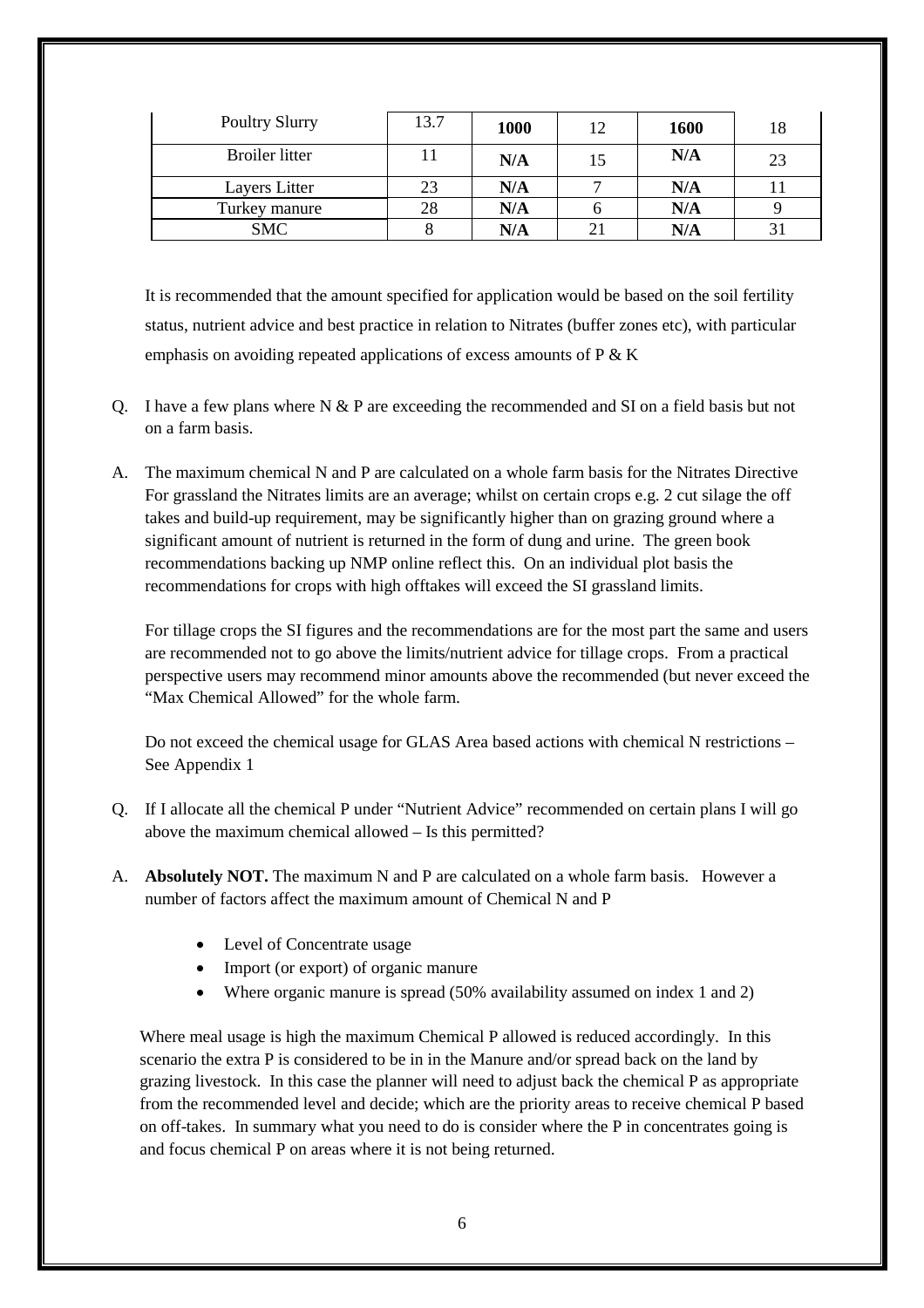- Q Nutrient advice and Nutrient applied figures going into the red Is this a problem
- A On an individual plot basis it would be almost impossible to keep all figures out of the red. The red figures should be used as a guide but in general it would not be recommended to go over the recommendation by a substantial amount. Preparing a plan is about coming up with a practical plan for the farmer within the overall limits in a way that reflects his fertiliser allocation patterns. For example, a farmer using CAN and Pasture sward only on a plot is unlikely to change to use 4 or 5 different products to exactly meet the fertiliser requirement of that plot. However, where current practice is not adequate to meet requirements then incremental change should be recommended, for example introducing a compound that better reflects the needs of the farm.
- Q. When can GLAS NMP's be submitted to DAFM?
- A. This facility is currently unavailable and there is a button "Submit to DAFM but this will not allow submission at this stage and we will alert users when this is working.
- Q. What updates/improvements to NMP online have taken place in recent weeks?
	- Reports are now printing the chemical fertiliser and the fertiliser plan
	- Crop Yield adjustments for Tillage crops are operating correctly
	- FYM from Horses and non-bovine/ovine is now calculating in the system
	- Slurry from sheep on slats is now calculating
	- Check out section above on Dilution and slurry
- Q. How should former REPS 4 habitats which are now designated landscape features under BPS be dealt with?
- A. Former REPS 4A habitats which have been designated as Landscape Features use crop type: REPS 4A Habitat (BPS Designated Landscape Feature)"

#### **NMP Help Desk: 0761111339**

#### **Email: nmp.helpdesk@teagasc.ie**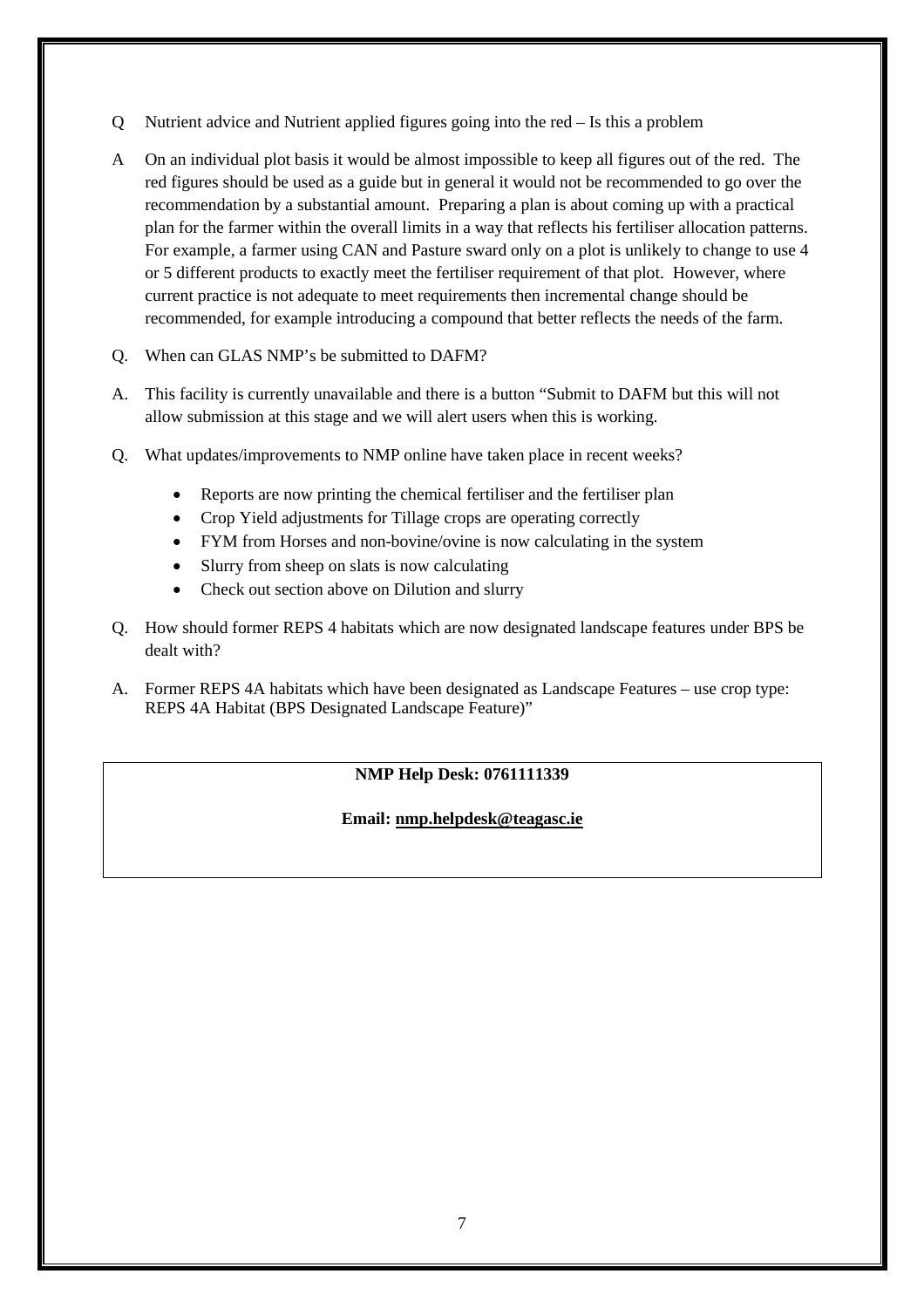# **Appendix 1 Nutrient Management Planning**

## **GLAS Actions and Habitat Grasslands – C. Keena 7th December 2016**